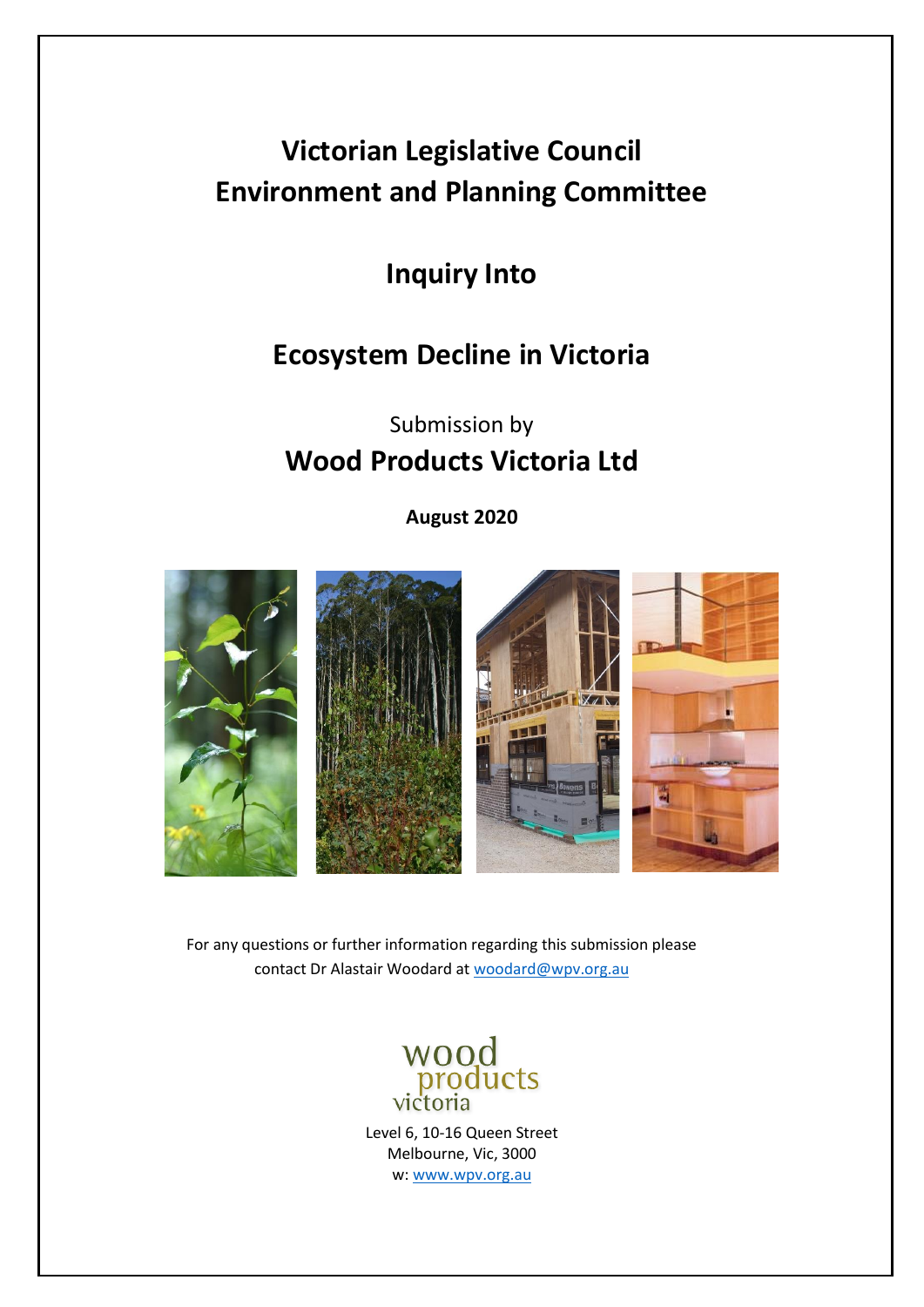#### **28th August 2020**

The Committee Manager Standing Committee on Environment and Planning Parliament House, Spring Street EAST MELBOURNE VIC 3002

#### [ecosystems@parliament.vic.gov.au](mailto:ecosystems@parliament.vic.gov.au)

Dear Members of the Committee,

Wood Products Victoria Ltd (WPV) welcomes the opportunity to make a submission to the Inquiry into Ecosystem Decline in Victoria.

WPV is the state-based industry organisation that addresses technical-promotional-market related issues and activities on behalf of the wood products supply chain in Victoria, our activities range from the forest to the consumer.

WPV undertakes a wide range of generic technical-promotional-market related activities to protect existing, or to develop new, wood products market opportunities on behalf of the Victorian wood products industry. WPV regularly engages with government agencies, regulators, product representative associations, and building professionals: architects, building designers, engineers, building surveyors and builders on behalf of the wood products supply chain in Victoria.

WPV fully supports the Victorian forestry and wood product industry, which produces sustainable, renewable, certified, local, softwood and hardwood timbers and value-added manufactured products, that collectively through their consumer use play a significant role in assisting to deliver a low carbon future and combating climate change – wood truly is The Ultimate Renewable.

Whilst WPV acknowledges the extensive scope of the investigation of this Inquiry into *Ecosystems Decline in Victoria* across the broad Victorian landscape including,

- marine and coastal environments,
- agricultural lands,
- grasslands, and
- forests,

this submission will in the main restrict itself to just one form of ecosystem *– forests*, which at its core is in fact really a discussion about 'proper management of one of Australia's most important, but seemingly not fully appreciated, natural resources.

# **Contents**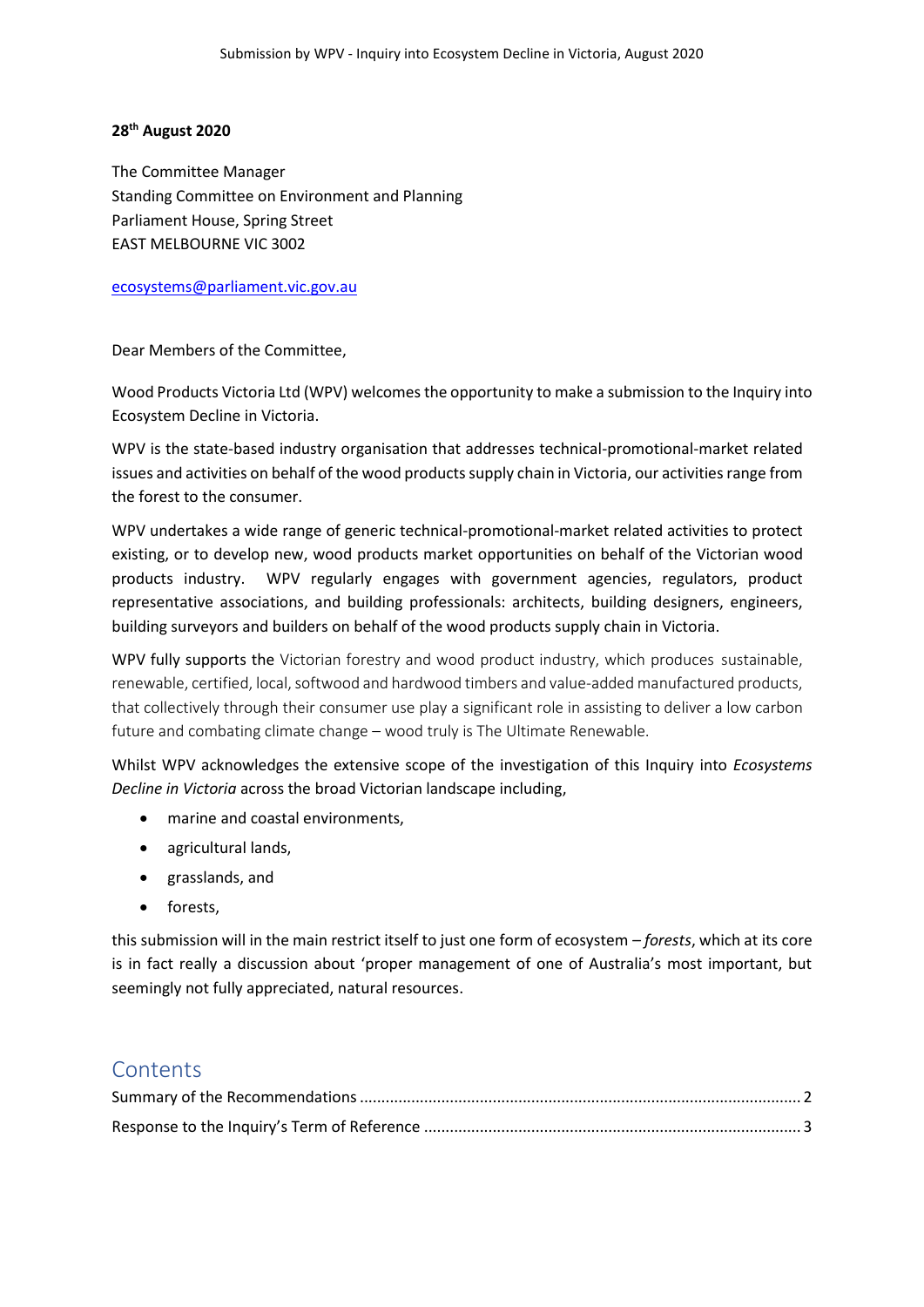# <span id="page-2-0"></span>Summary of the Recommendations

A summary of the recommendations presented here are provided below

- R1: What is needed as part of the solution, is a detailed review of the 'lock-up' of public forests in national parks and conservation reserves that prevent or limit management activities, and instead an increase in the active management of native forests across all public land tenures addressing the real major environmental threats to ecosystems and biodiversity posed by bushfires, noxious weeds and plants, and introduced feral animals.
- R2. An independent audit needs to be undertaken of the Governments strategic approach and management of public resources, particularly public native forests, against a true triple bottom line measure including all three pillars: economic, social and environmental (including biodiversity) to assess the competency of these approaches in providing what should be 'expected and balanced outcomes' for the full Victorian community including, urban, rural, and First Peoples.
- R3: Government ecosystem and biodiversity-based improvement management strategies, policies and programs, need to be based on surveys, studies, and research utilising comprehensive cross-tenure investigations of 'all State forests and conservation reserves', to ensure a true and proper representation.
- R4: The Victorian Government needs to recognise and acknowledge the impact of uncontrolled wildfire as the major threat to Victoria forest flora and fauna as well as communities and infrastructure within these areas. In terms of ecosystem and biodiversity protection and renewal it must commit to appropriate programs and expenditure for off-fire season 'preparation' activities (including hazard reduction and road and track fire access maintenance). In terms of hazard reduction burning activities it is recommended that local fire management activities be planned and administered at the community level, and where appropriate should include traditional low intensity burning practices undertaken in cooperation with local indigenous First People communities complementing existing prescribed burning programs but not replacing them.
- R5: The current policy position to phase out timber harvesting in the small remaining areas of production native forests needs to be reviewed and dismissed – 'Environmentally' - ending native forestry will create a negligible benefit to biodiversity, if at all, additionally, it does not guarantee protection of biodiversity, and it is more likely it will lead to a significant reduction in active and accountable forest management across public land; 'Socially' - it negatively impacts on rural communities, businesses and jobs; and 'Economically' - it discards revenues from a local, sustainable, renewable and certified resource and throws consumer hardwood product demand on to imported hardwood products, many with highly questionable environmental credentials.
- R6: Provide proper governance and funding to all responsible agencies and state-owned enterprises (i.e. VicForests), to allow them to deliver their professional duties in managing Victoria's public native forests on behalf of all the Victorian community in accordance with clear regulatory agreements, including those ensuring ecosystem and species protection, restoration and recovery. For production forests also support the Code of Practice for Timber Production 2014 review, that provides the regulatory framework that enables active independently certified management of sustainable timber production within State forests.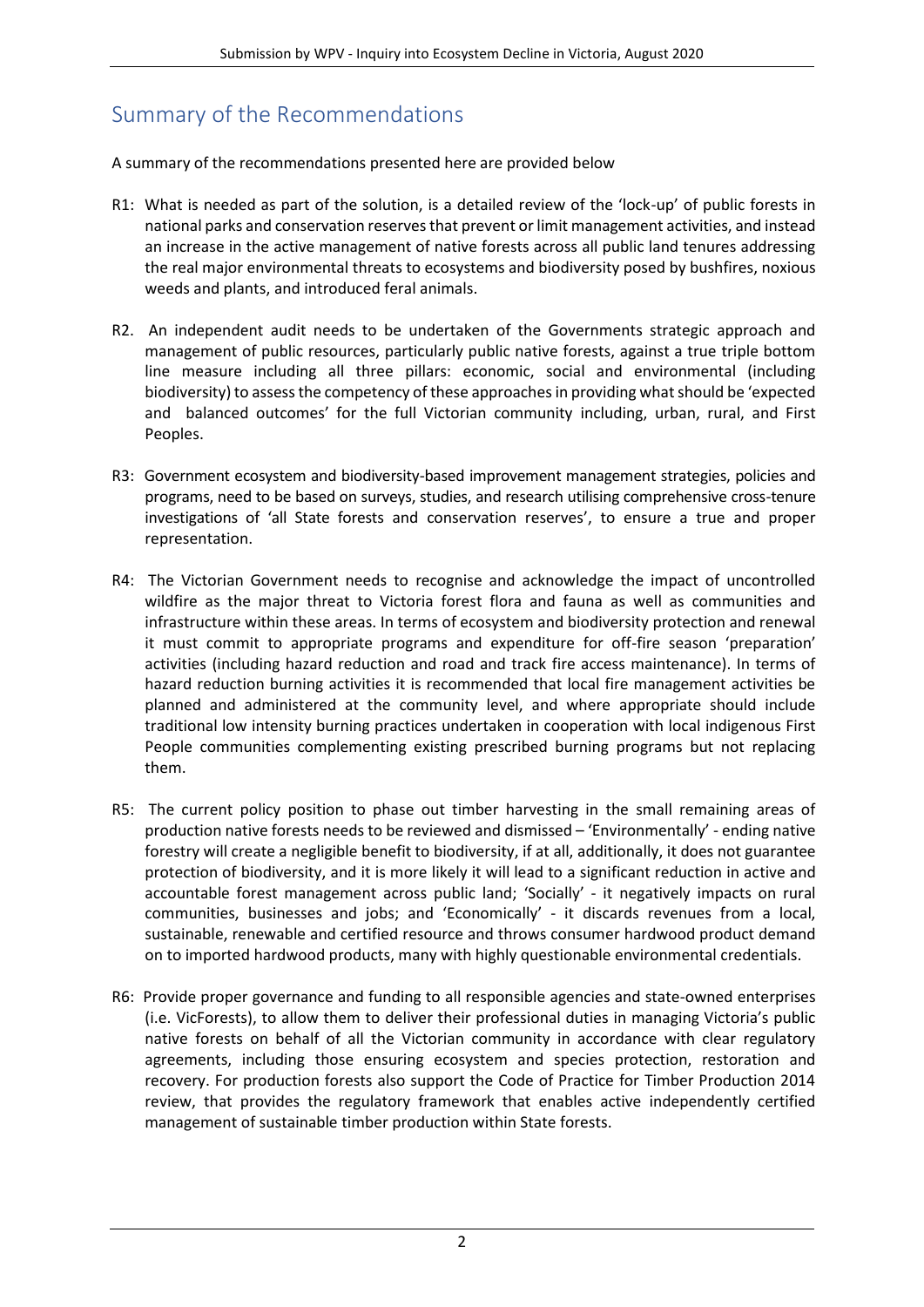# <span id="page-3-0"></span>Response to the Inquiry's Term of Reference

The Terms of Reference (ToR) of this Inquiry seeks to investigate, consider and report on *the decline of Victoria's ecosystems and measures to restore habitats and populations of threatened and endangered species* focusing on the following six ToR themes (a) – (f). Considerations and proposed recommendations on these matters are proposed herewith for TOR's (a), (b), (c) and (d).

*ToR (a): The extent of the decline of Victoria's biodiversity and the likely impact on people, particularly First Peoples, and ecosystems, if more is not done to address this, including consideration of climate change impacts.*

There are wide range of factors which collectively contribute in impacting on Victoria's biodiversity and its impacts on ecosystems and people – it is an extraordinarily complex and inter-related arrangement, with no single silver-bullet solution or approach.

In terms of broad ecosystem decline, key drivers include the following.

- **Population growth & urbanisation** whilst more homes are unquestionably needed to accommodate Victoria's growing population, urbanisation obviously provides one of the most dramatic changes to the previous landform's ecosystems and biodiversity patterns.
- **Agricultural land-use intensification** also broadly impacts Victoria's rural landscapes and ecosystems with more intensive agricultural practices providing a higher biodiversity change impact, ie transition from broad-acre grazing to intensive cropping.
- **Poor policy coordination –** lack of properly coordinated approaches to overall broadscale and regional land management policies and programs, and regular continuous reactive changes to policy (for forests - driven by green-politics), rather than solid long term committed strategies to holistic triple bottom line principles, work against best-practice environmental outcomes.
- **Habitat fragmentation** a result of all of the above urbanisation, agricultural land-use intensification and poorly coordinated forest policy.
- **Increased propensity of 'wildfire'** Wildfire is the biggest risk to Victoria' native flora and fauna and to overall forest ecosystems. Wildfire is exacerbated due to a lack of both broadacre land management policies and practices, and an ongoing lack of properly resourced off-fire season bushfire 'preparation' activities which serve to assist in mitigating against uncontrollable wildfires (including hazard reduction and road and track fire access maintenance).
- **A proliferation of feral animals** lack of appropriate management has also resulted in massively increased numbers of feral animals - cats, foxes, rabbits, deer, pigs, goats. Invasive animals provide the next largest risk after fire to Victorian native animals. Australia's 15 million feral cats are reported (at a minimum estimate) to kill as many as 75 million native animals daily<sup>1</sup>.
- **Invasive plants & noxious weeds** land areas 'locked up and left' unmanaged are quickly overtaken and choked by invasive plants and noxious weeds – recognized as a significant threat to biodiversity - over 1,780 plants are listed as environmental weeds in Victoria<sup>2</sup>.
- **Water extraction** impacted upon by highly variable climatic conditions combined with inappropriate company water allocations, and sometimes over-extraction.
- **Increasing climate change impacts** which only serves to multiply the impacts of other key drivers of decline, particularly increased wildfire, and water availability risks.

<sup>&</sup>lt;sup>1</sup> Fact check: Are feral cats killing over 20 billion native animals a year [https://www.abc.net.au/news/2014-11-13/greg-hunt-feral-cat](https://www.abc.net.au/news/2014-11-13/greg-hunt-feral-cat-native-animals-fact-check/5858282)[native-animals-fact-check/5858282](https://www.abc.net.au/news/2014-11-13/greg-hunt-feral-cat-native-animals-fact-check/5858282)

<sup>&</sup>lt;sup>2</sup> Advisory list of environmental weeds in Victoria https://www.environment.vic.gov.au/ data/assets/pdf file/0028/390970/Advisory[list-environmental-weeds-VIC.pdf](https://www.environment.vic.gov.au/__data/assets/pdf_file/0028/390970/Advisory-list-environmental-weeds-VIC.pdf)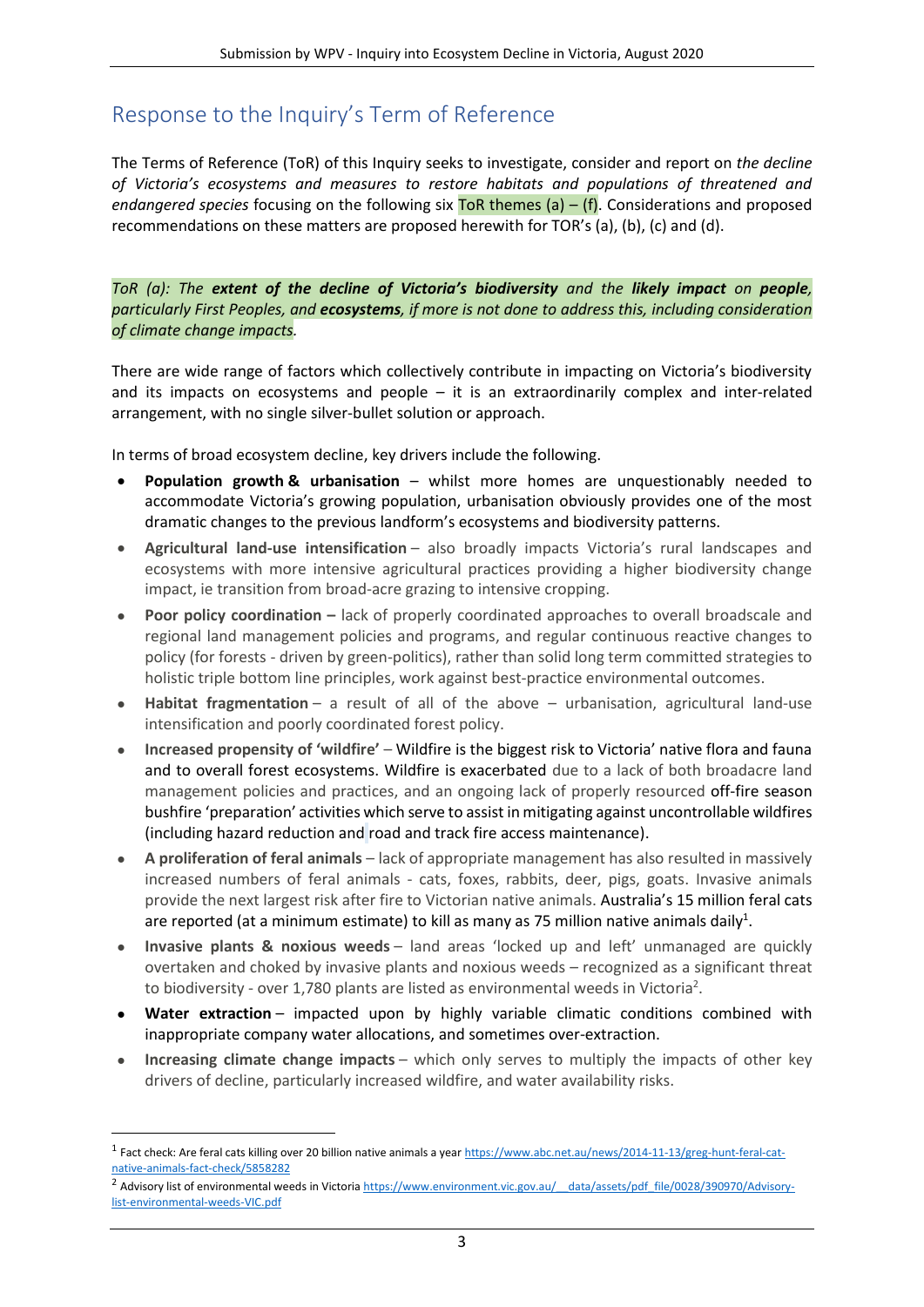We would like to state at the outset, that WPV has significant concerns about this Inquiry being used as a forum for simply blaming much of Victoria's biodiversity decline on forest harvesting for wood product production, both native and plantations (a tactic incessantly used by anti-timber industry activist groups with philosophically and commercially driven no-native harvesting policies).

**The reality is that native timber harvesting in Victoria is a highly regulated very small-scale activity that is limited to less than 6% of Victoria's public native forests. It is not a major cause of ecosystem decline**.

## *Victoria's Native Forest Estate*

Victoria is blessed with over 7.64 million hectares of native forest - a vast estate which is owned by the Victorian public, and managed on all the community's behalf, by the Victorian Government through:

- VicForests, who undertake the sale, harvest and regeneration of timber resources from areas of Victoria's State forests set aside by the Government for wood production, and
- Parks Victoria, who provide management services to the State and its agencies for parks, reserves and other public land.

Victoria's most environmentally important forest areas are protected in the 3.367 million ha of Victorian Nature Conservation Reserve that can never be harvested. All Victorian Old Growth Forest is now protected within the reserve system or excluded from harvesting areas. No Old Growth resource is harvested for timber products.

Around 40% of the forest area is Multiple Use Public Forest (3.052 million ha) that the Government manages for a range of forest values, including wood harvesting for consumer products.

VicForests harvests and regenerates approx. 3,000 hectares per annum of the Multiple-use Public Forests for hardwood timber for consumer products, which is only 0.04% of the 7,645,000ha total Victorian native forest area<sup>3</sup> .

Every area harvested is regrown, by law, to provide sustainable, renewable, local Victorian hardwood timbers in perpetuity - for our use, our kids use, and for all future generations



equivalent to 4 trees in 10,000

*Contrast this to Europe, regarded as the home of sustainable forestry, which has 215 million hectares of forest, of which 80% (150 million ha) is available for wood supply, according to the State of Europe's Forests 2015 report*

Victorian hardwood forests managed for timber production are independently certified by the *Responsible Wood Certification Scheme* which is underpinned by two Australian Standards and endorsed by the PEFC, the global sustainable forest management system.

*<sup>3</sup> WPV 2020, Hardwood Products - Native Forestry Facts <http://wpv.org.au/downloadable-resources/>*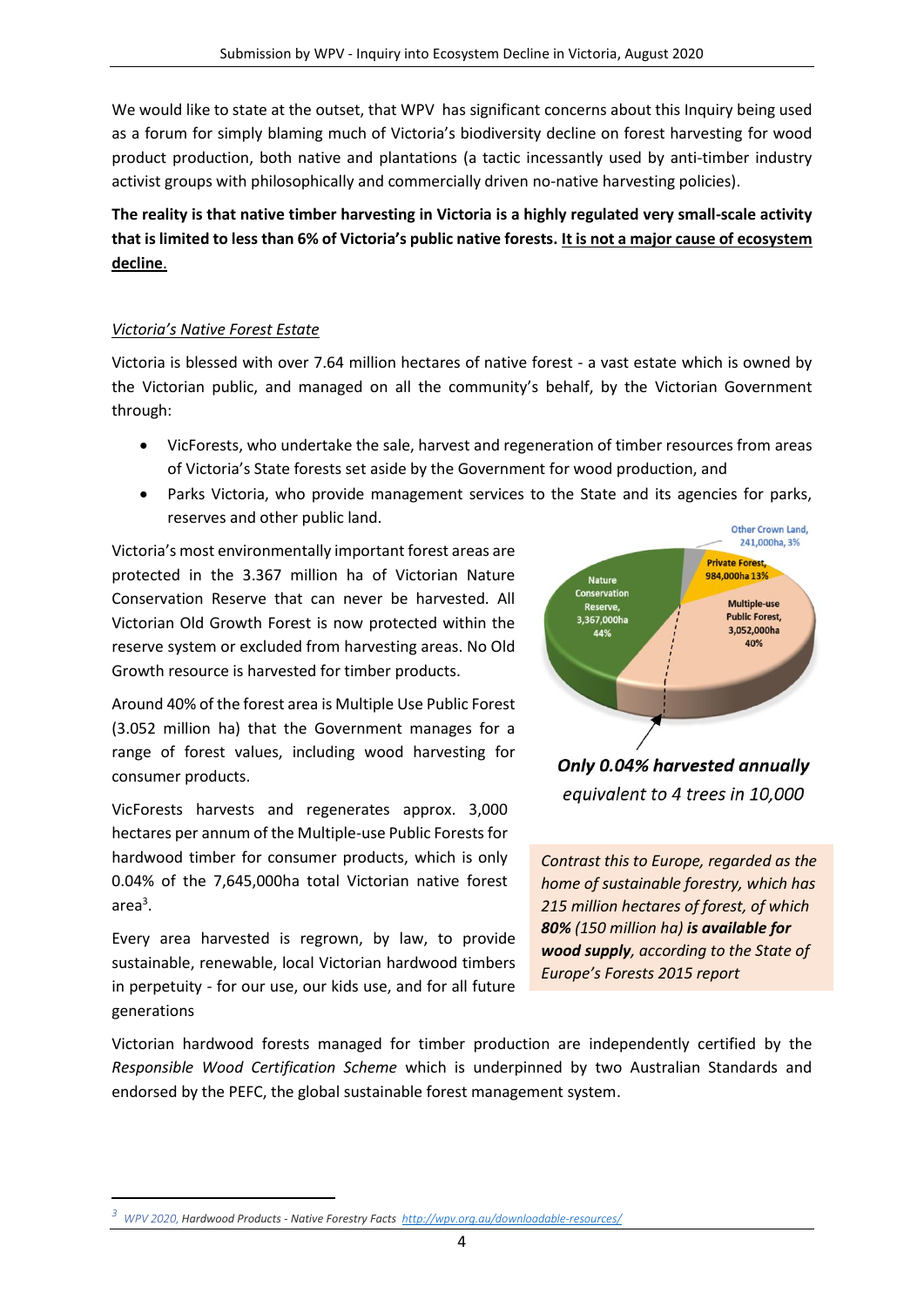VicForests, as a responsible harvester of timber, acts in accordance with Victoria's strict environmental regulations, actively ensuring compliance with the legislative and regulatory framework for the conduct of timber harvesting operations in Victoria. VicForests highly proficient team of professional foresters, and operations and support staff, work diligently to ensure that VicForests meets the highest standards of certified forest management. VicForests' operations are regulated and monitored

by Victoria's Office of the Conservation Regulator, including through the Victorian Government Forest Audit Program.

### *Inquiry Concerns*

WPV, along with many other organisations, has significant concerns about this Inquiry also being used as a forum for the lobbying for the further expansion of more 'conservation zones', or so-called 'protected areas.'

The old 70's 'Conservation movement era' principles are now being questioned around the world. Whilst the concepts were appropriate at the time in a period of massive global economic expansion at the expense of the environment, the 'lock it up and leave it' principles are now quite anachronistic. In Australia, the then landmark 70's Franklin River legal decision not to allow hydroelectric facilities to be built, or the anti-nuclear protests of the 80's may be reassessed and viewed differently today as the world strives for cleaner, renewable alternative energy sources.

It is the same with sustainable forestry. In this age of Climate Change mitigation **globally it is today well recognized and understood that a sustainable timber industry, which harvests and then replants trees, storing carbon in forests and wood products is one of the best ways to combat climate change.** The Intergovernmental Panel on Climate Change (IPCC) which advises the UNFCCC on climate matters has stated unequivocally:

 "*A sustainable forest management strategy aimed at maintaining or increasing forest carbon stocks, while producing an annual sustained yield of timber, fibre or energy from the forest, will generate the largest sustained mitigation benefit."* <sup>4</sup>

# Working the Resource – the Carbon Benefits

From an environmental and forest health perspective, actively managing Victoria's forest estate for sustainable timber production is highly beneficial.

o Through photosynthesis young, actively growing forests absorb high levels of  $CO<sub>2</sub>$  storing the carbon in the wood and releasing the oxygen we breathe, by comparison overmature forests release more carbon dioxide annually than they absorb.



- o If the trees are harvested during their growing phase and used in timber products, then the carbon that has been stored remains locked up within the products.
- o After harvest, new trees are then regrown allowing the vigorous carbon storage process to continue.
- *From a carbon and Greenhouse perspective*: **"Grow More Trees – Use More Wood!"**

At its core all of these issues should be about proper government strategic planning and appropriate management, and 'balance' of all three triple bottom line vales: *social, economic and environmental* – **this is the current globally accepted sustainability principle**.

<sup>4</sup> IPCC 4th Assessment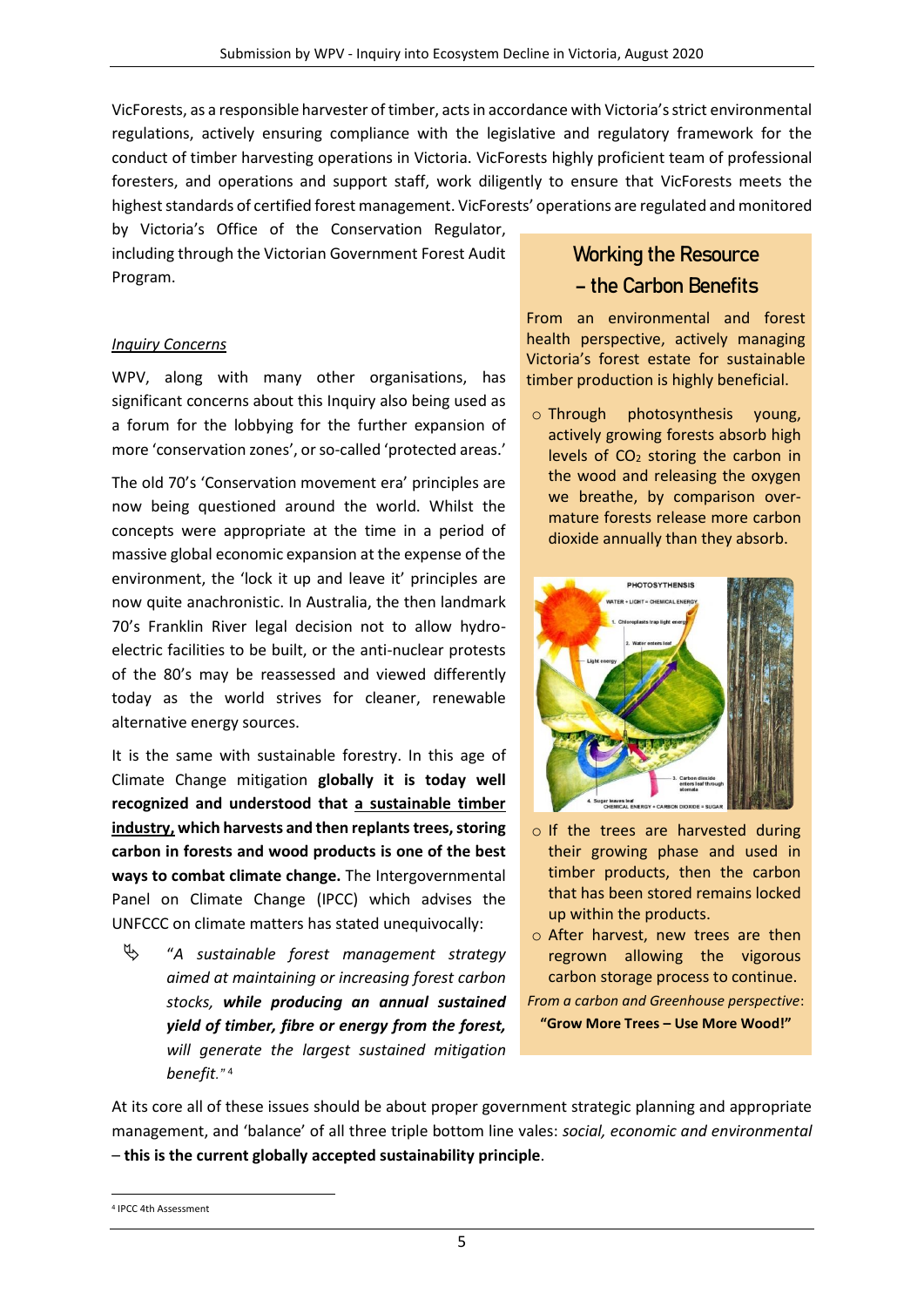**R1: What is needed as part of the solution, is a detailed review of the 'lock-up' of public forests in national parks and conservation reserves that prevent or limit management activities, and instead an increase in the active management of native forests across all public land tenures addressing the real major environmental threats to ecosystems and biodiversity posed by bushfires, noxious weeds and plants and introduced feral animals. This will require some rethinking of governance structures, land management practices, community and business engagement and the implementation of comprehensive monitoring programs across all public land tenures.**

## *ToR (b): The adequacy of the legislative framework protecting Victoria's environment, including grasslands, forests and the marine and coastal environment, and native species.*

Victorian native forests are a 'publicly owned resource' - and the public expectation is that the Victorian Government will competently manage these valuable natural resources, on behalf of the all the Victorian public, for all of their triple bottom line values:

- *economically* (providing a wide range of exquisite hardwood products that consumers demand),
- *socially* (supporting rural workers & communities and metropolitan manufacturers), and
- *environmentally* (protecting against wildfire, improving biodiversity outcomes and ecosystem health, and helping mitigate climate change, particularly in terms of carbon storage opportunities).

**Victorian families want affordable homes and buildings that include hardwood** feature flooring, staircases, cabinetry, joinery, mouldings, windows, doors, linings, durable building claddings, furniture, high strength structural members, decks, screens, fences and landscaping products.

In regard to Victoria's forests, the distorted focus on simply the 'environmental' pillar using the past anachronistic conservation-era precautionary principle approach of 'lock it up and leave it', is not the right approach in today's climate challenged world, and is not giving the broad biodiversity protection needed.

The biodiversity in locked up conservation areas and parks is not being assessed, scientifically understood, or managed as needed – it is simply being left and ignored – whilst at every election more forest is added to the growing one-sided conservation ledger and locked away on a misguided clearly political 'green-vote' agenda.

The reality is that Victoria's public native forests are at significant risk of ecosystem decline - not due to renewable, sustainable, and certified timber harvesting at all - rather due to unnatural fire regimes, increasing introduced plant and feral animal pest threats, diseases, and highly concerningly, a lack of committed and properly resourced active management to mitigate these risks.

As global and local climate change impacts increase these risks, it is even more important that active forest management regimes be implemented to ensure that the Victorian Government competently manages these valuable natural resources, on behalf of the all the Victorian public, for all of their triple bottom line values.

**R2: An independent audit needs to be undertaken of the Governments strategic approach and management of public resources, particularly public native forests, against a true triple bottom line measure including all three pillars: economic, social and environmental (including biodiversity) to assess the competency of these approaches in providing what should be 'expected and balanced outcomes' for the full Victorian community including, urban, rural, and First Peoples.**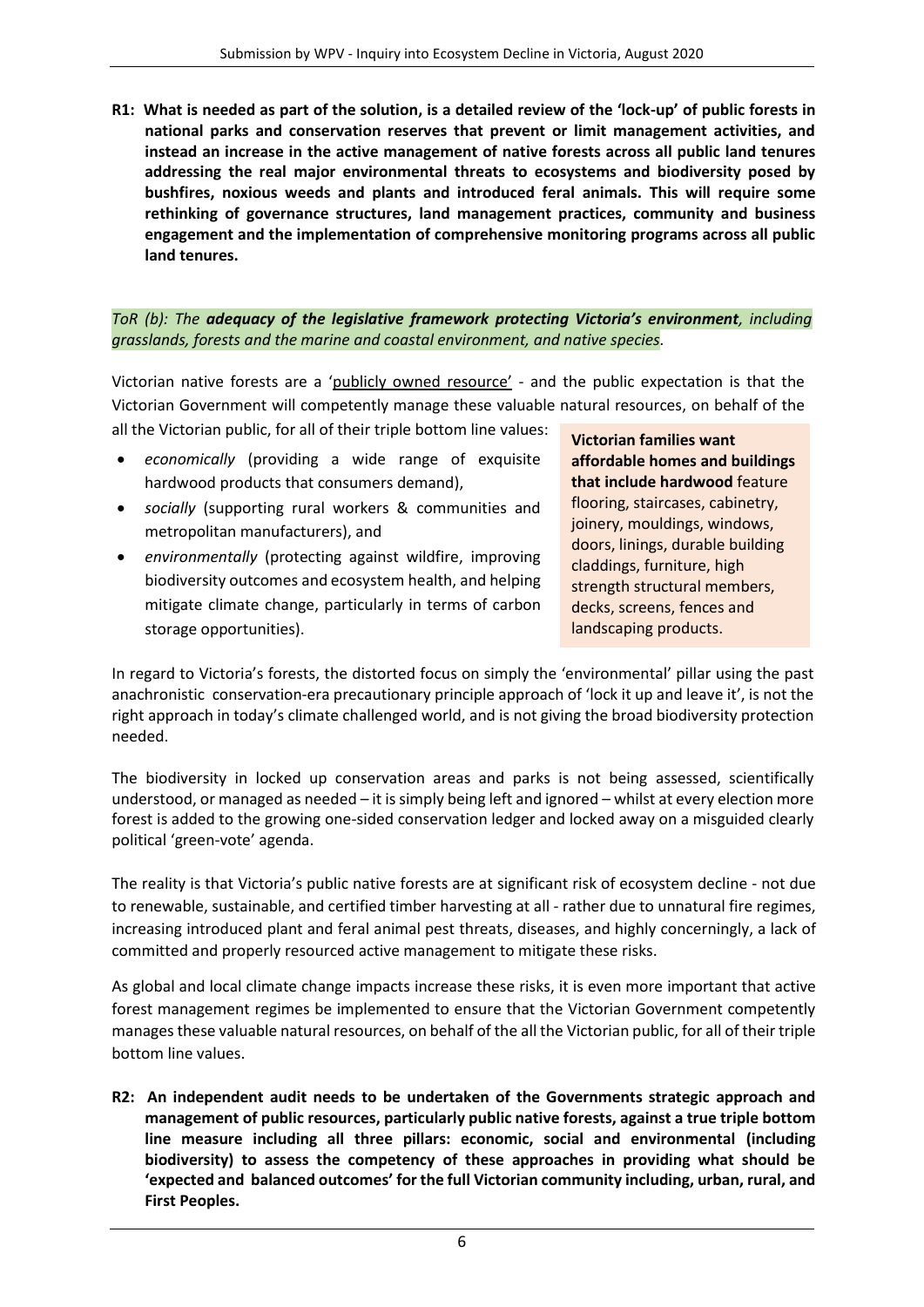#### **Economic & Social Value**

In Victoria, the forest, wood and paper products industry contributed \$7.3 billion to the state economy in 2016-17, directly employed 15,000, and supported an additional 40,000 to 50,000 jobs, many of them in regional and rural areas.<sup>5</sup>

Several reports on the full economic and social value have been published in the last four years that show:

- \$573 million in revenue was generated by VicForests through its contractors (\$76 million) and its direct customers (\$497 million) in the Central Highlands RFA Area in 2013-14. This activity resulted in the direct employment of 2,117 full time equivalent workers within the Central Highlands RFA area.<sup>6</sup>
- The Gross Regional Product of the native forest sector in Central Highlands and Gippsland regions is \$740.5 million annually.
- The gross annual direct expenditure by the Victorian native hardwood sector is \$678 million; the net annual direct expenditure (excluding transfers to other parts of industry) is \$417 million.
- Each job in the Victorian native hardwood sector is estimated to generate a further 1.9 jobs through flow-economic activity. <sup>7</sup>

### *ToR (c): The adequacy and effectiveness of government programs and funding protecting and restoring Victoria's ecosystems.*

The effectiveness of government programs and funding to protect and restore Victoria's ecosystems is clearly in question.

From an effectiveness perspective, government policy lacks an overall coordinated broad land management strategic approach, and more importantly long-term commitment to achieving the strategic goals – all which in ecosystem, biodiversity and forestry terms - are highly 'time dependant'.

The biggest issue with current government policy is extremist green-politics, which is not based on independent scientific fact from forest management experts, and which only asserts black & white solutions. Anti-sustainable forestry campaigns are clearly politically driven, the aim being appeasement of activist groups to secure short-term urban electoral votes in marginal seats.

Activist campaigns are also inappropriately 'sold to government' using highly biased, dubious and questionable, often anti-industry group funded and peer-reviewed academic work. Typically, this academic work very unscientifically doesn't focus itself on 'ALL forests', it simply seeks to assert that all forest environmental, ecosystem and biodiversity based issues are caused by native forest harvesting - despite the fact that harvesting is only permitted to occur in 6% of the overall Victorian forest area, and at a meagre 3,000ha/annum out of a total of 7,645,000ha is only a minute 0.04%.

Victoria's native forest industries need certainty, not continuous change in Government policy. The rules need to be set, accepted and maintained, not continuously changed based on simple political whimsy or anti-industry group activist legal warfare.

<sup>5</sup> [VAFI Industry Review 2017,](http://www.vafi.org.au/wp-content/uploads/2017/11/171023-VAFI035-Industry-Review-2017-v8.pdf) p5

<sup>6</sup> Deloitte Access Economics (2015) *Economic assessment of the native timber industry in the Central Highlands RFA Area Report 1 – Economic and financial impact*

<sup>7</sup> Schirmer J. et al (2018) *Socio-economic impacts of the forest industry Victoria (exc. the Green Triangle)*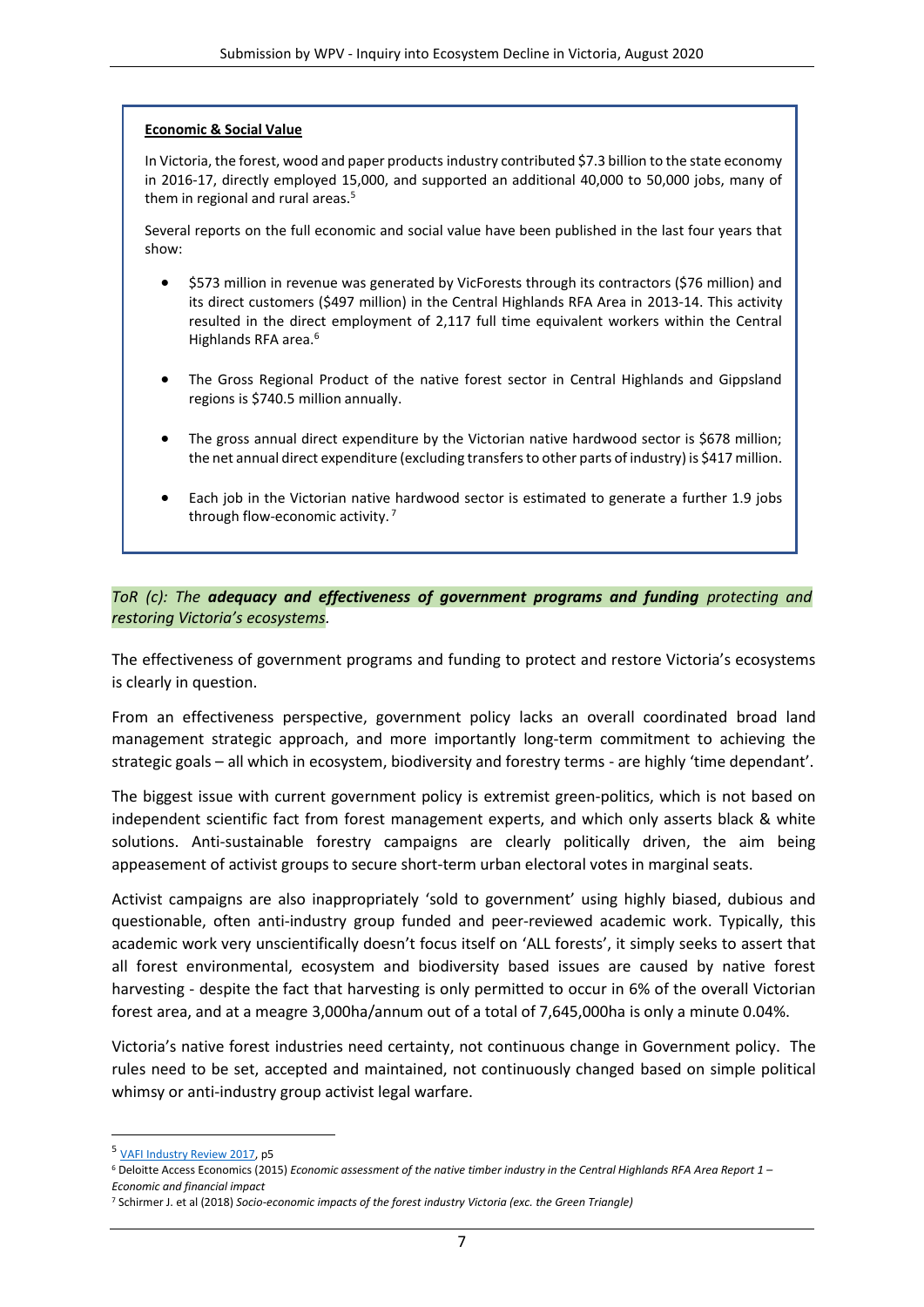The Australian Regional Forest Agreements, RFA's, were introduced in the 1990's a key part of the *National Forest Policy Statement (NFPS)* to bring some long-term certainty to native forest operations. They were negotiated, agreed and accepted, and then signed at both the federal and state government levels by the Prime Minister and the respective State Premiers.

When introduced the process also included extensive consultation to establish agreed baselines for the setting aside of areas of high conservation and biodiversity value. This in turn led to the establishment of the *Comprehensive, Adequate and Representative (CAR) reserve system* to safeguard endangered and vulnerable species and ecosystems. Over 900,000ha of forest was added to the conservation reserves as a result of the Victorian RFA process.

The RFAs are crucial to maintaining a sustainable resource supply and to providing certainty to the forestry and wood products industry, including thousands of urban based downstream manufacturers. Highly concerningly and disappointingly, the RFAs have not provided the intended stability of supply and operation over the last decade, as respective State governments have continued to reduce the areas of production forest available, and not committed to a clear, stable and long-term vision for managing Victoria's State forests for their multiple uses, and all of their triple bottom line values.

Much of this government policy flip-flopping stems from the persistent assertions of activist antiforestry groups, who totally misrepresent to the Government, and the public, the impact of the small amount of RFA controlled and regulated sustainable certified forest production areas, on the overall Victorian environment.

These activist and single-issues based groups take totally credible and broadly supportable ecosystem and biodiversity-based themes, such as endangered flora and fauna protection, and mischievously assert that logging is the cause, their simple mantra - stop logging problem solved.

A major issue here is that the Victorian Government is not investing in 'proper scientific studies that include the whole Victorian forest area' – native conservation reserves (44%), private forest (13%), crown lands (3%), and multiple use forests (40%), when it looks to develop policy supporting ecosystem and biodiversity-based themes, such as endangered flora and fauna protection, for all the forests it is meant to manage on the Victorian community's behalf.

The only significant areas where detailed studies are taking place, is in the small 6% where timber production harvesting is allowed, and often the studies are only focussed on actual timber harvesting coupes and their surrounding area.

Fundamentally, this approach is illogical as under s38 of the *Environment Protection and Biodiversity Conservation Act 1999* (EPBC Act), *forestry operations that are conducted "in accordance with" an RFA are exempt from provisions in the EPBC Act that otherwise control actions that have, or are likely to have, a significant impact on matters of national environmental significance (including listed threatened species).*

*The Environment Protection and Biodiversity Conservation Act 1999 (Cth) (EPBC Act) is a federal law enacted to implement Australia's international environmental obligations in the way chosen by the Commonwealth Parliament. As its name suggests, its subject is the protection of the environment and the conservation of biodiversity, and it regulates a wide range of conduct, including activities which may affect what are called in the EPBC Act "matters of national environmental significance".*

A minute 0.04% of Victoria's native forest is utilised per year under the RFA's for timber production with EPBC exemption. Clearly with production there will be disruption. While protections, buffer zones, exclusions and other rules protect biodiversity within harvested areas, no fair, and logically minded, Victorian hardwood timber product consumer would think, or expect, that the 'biodiversity expectation' of an area being harvested, would, or could, be the same as one in a native conservation reserve – this is why the EPBC exemption exists in these small production areas.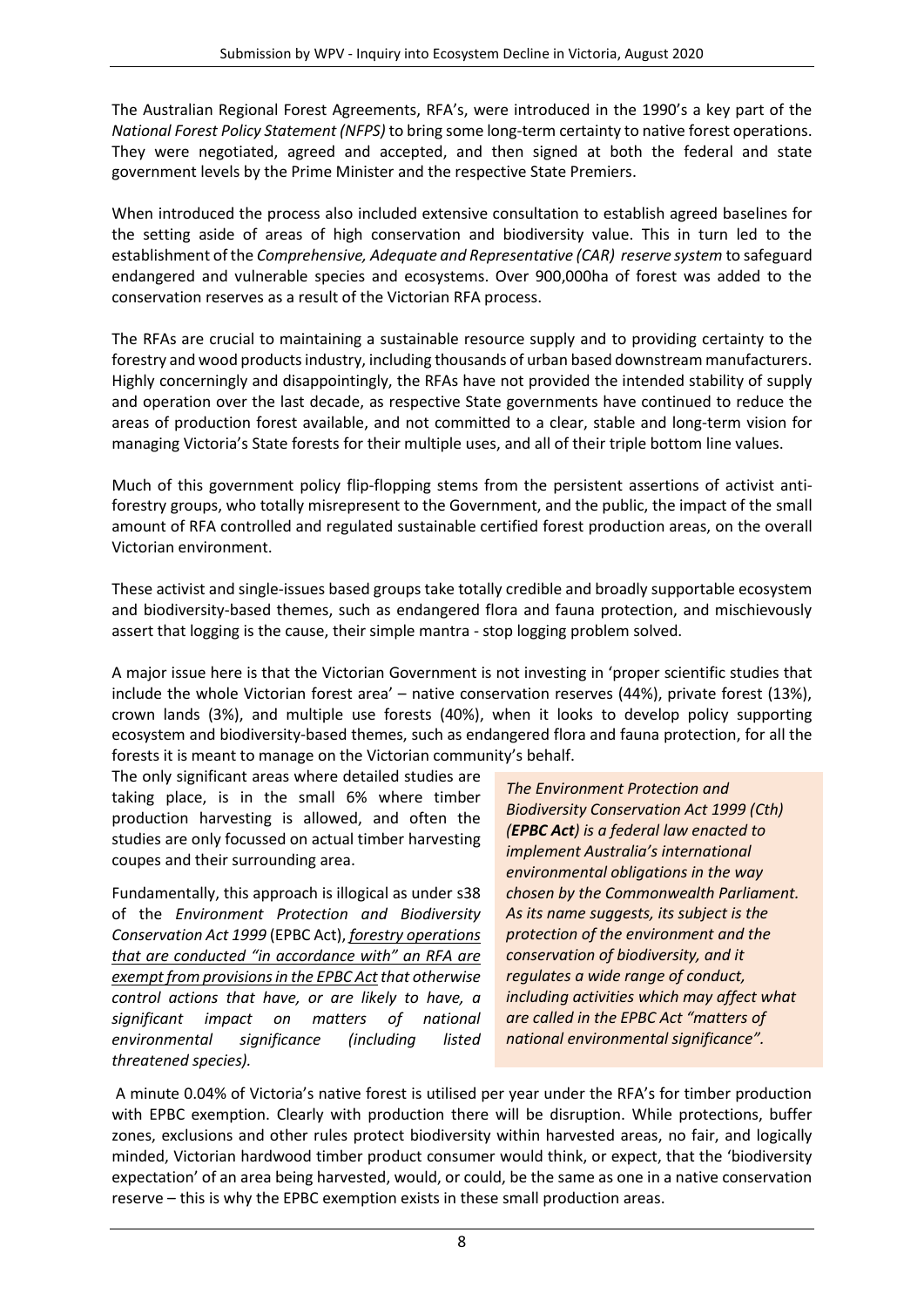Survey and studies of important ecosystem and biodiversity-based themes, such as endangered flora and fauna protection, that determine government policy, need to not just focus on timber harvesting coupes, but be comprehensive cross-tenure reviews of all State forests and conservation reserves, to ensure a true and proper representation of biodiversity based populations and distributions.

The introduction of 'long-term, cross-tenure, and full forest monitoring and research into the conservation status of threatened species is essential and long overdue.

Management strategies, policies and programs will require a true landscape-scale approach to assess the best actions for species populations, including methods for feral predator control. Maintenance and linkage of appropriate habitat across all tenures of public forests will allow land managers to deliver maximum benefit for the highest number of forest-dependent species.

*Protecting Victoria's Environment – Biodiversity 2037*, the Victorian Government's own strategy document, recommends landscape management strategies as the preferred means to biodiversity conservation within Victoria. The strategy states,

"*Threats need to be better managed across the landscape to ensure that species and ecosystems are conserved, and to give biodiversity the best chance to adapt to the effects of climate change and human population growth*."<sup>8</sup>

All humans put a demand on resources, all human activities have impacts, and clearly any human action in a natural landscape has an effect on biodiversity – the challenge and aim is establishing the models of sustainability that 'fairly and realistically balance and optimise production and ecological values'.

**R3: Government ecosystem and biodiversity-based improvement management strategies, policies and programs, need to be based on surveys, studies, and research utilising comprehensive cross-tenure investigations of 'all State forests and conservation reserves', to ensure a true and proper representation.**

## *Ecosystem and Biodiversity Protection and Bushfire*

## *Uncontrolled wildfire is undoubtedly the biggest threat to Victoria's regional flora and fauna!*

Nationally, over Sept 2019 to March 2020, Australia again endured devastating wildfire. The 'Black Summer' bushfires were savage in their intensity, and unprecedented in their national coverage and impact. The fact that over eighteen millions of hectares were burnt, thirty four people perished, more than 5,900 buildings destroyed, an estimated one billion animals killed, over a thousand megatonnes of CO<sup>2</sup> released, and major cities throughout the nation were choked by smoke, served to focus both the Australian public's, and a global audience's attention on the question '*why is this happening'* and '*are we managing our landscape and our forests appropriately*'? The Black Summer fires unfortunately also generated a media storm, and a range of seemingly polarised views around fire prevention and land management; whilst what is really needed is a factual assessment, and non-politicised acknowledgement, of the obvious negative outcomes of current land management practices

In regard to Australian forest management and fire – the key question is what is the true link?

Australia's landscape, including its forests and ecosystems, have evolved over the ages by a natural, ever-changing climate, that includes regular patterns of drought, flood and importantly fire.

<sup>8</sup> *[Protecting Victoria's Environment –](https://www.environment.vic.gov.au/__data/assets/pdf_file/0022/51259/Protecting-Victorias-Environment-Biodiversity-2037.pdf) Biodiversity 2037,* Victorian Department of Environment, Land, Water and Planning 2017, p46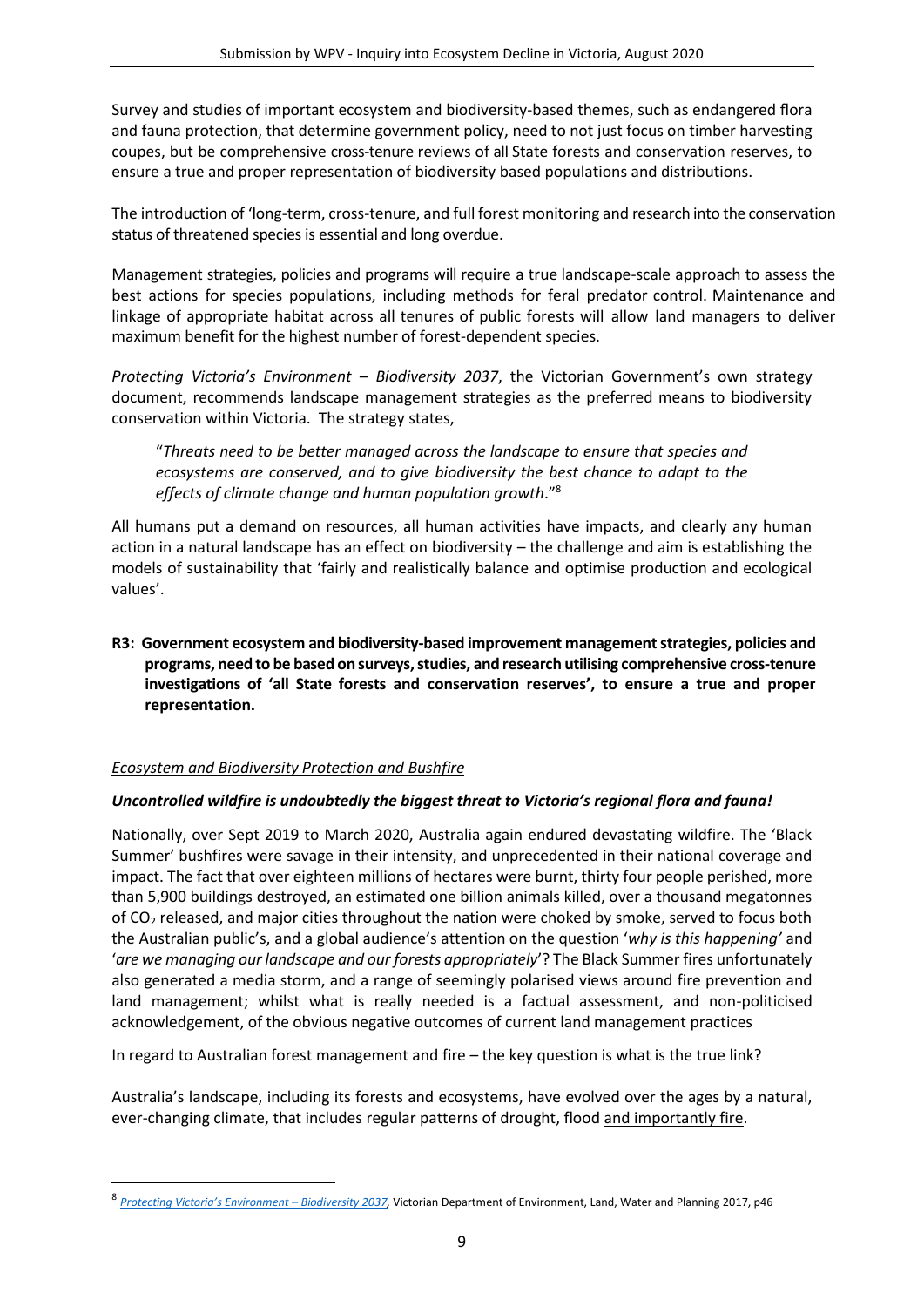Whilst natural processes have forged the changes over the eons, and Australia's Indigenous people's actions over the last 60,000+ years, it is arguably our own modern population's recent actions over the past decades, both globally from a warming climate change perspective, and locally from our land management practice changes, that have exacerbated and increased the impact of landscape fire, resulting in the uncontrollable 'wildfire' experienced over 2019/20; rather than low intensity bushfires, which normally serve to rejuvenate our native forest areas and the native plants, rather than incinerate them and all the other flora and fauna within them.

Bushfires in Australia are inevitable, and new improved arrangements for 'preparation to mitigate against national natural disaster' are clearly needed. Bushfires and wildfires (uncontrollable bushfires) are a significant climate change, public safety, and public health issue, with huge economic, social and environmental ramifications.

Fire management around the world generally involves three pillars: *preparation, response* and *recovery*. In Australia over the past three decades, the funding around fire management appears to have significantly shifted from *'preparation'* activities before the event, to a response to the event through *'fire suppression'* activities with fire management and emergency services professionals. This shifting and weighting of focus, particularly in terms of government funding, appears today to be a highly debated point and major philosophical and political divide.

In terms of suppression, without any doubt, the Black Summer bushfires once against demonstrated the absolute heroics of the frontline firefighters nationally in trying to defend people, property and communities against an almost unstoppable wildfire. During Dec-Feb 2020, all of Australia was fixated on the courage, persistence and skills of the fire community battling this national natural disaster. Their courage and tenacity were unmatched and their skills and decision making unquestionably saved countless lives. Yet unfortunately, because of the unique climatic conditions and the high levels of forest fuel, these uncontrollable wildfires had no chance of being humanly supressed; and in the end more favourable climatic conditions on the onset of unseasonal levels of rain contained and eliminated the fires.

There is an undeniable lesson from this tragedy, which is not new. It has been raised in almost every previous bushfire investigation, review and Royal Commission, and that is that the most important action in mitigating the impacts of fire is appropriate 'preparation'.

In terms of adequate 'preparation', past land management practices clearly do not appear to have been appropriate. New nationally coordinated and implemented 'whole of landscape' land management practices are desperately needed to prepare against, and help prevent and mitigate against, future national natural bushfire disasters.

Preparation and mitigation are the most critical focus and ongoing 'investment in bushfire prevention', has been shown to be far less costly than the massive costs, in economic, social and environmental terms, of 'response and recovery to significant bushfire events'**.** 

The recent devastating 2019/20 bushfires have clearly demonstrated that 'past preparation' approaches have been lacking, and that new approaches and a broad national collective action is needed; particularly as Australia, and the world, adapts to a globally changing climate.

Some activist anti-timber industry groups, and the academic conservation ecologists they support, purport that timber harvesting from production timber forests increases the likelihood of bushfires and is one the main reason behind native animal extinctions. These assertions, made to mislead the general public, are simply untrue and mischievous. They are strongly argued against by many leading Australian professional ecologists, foresters and forest managers, and the questionable science they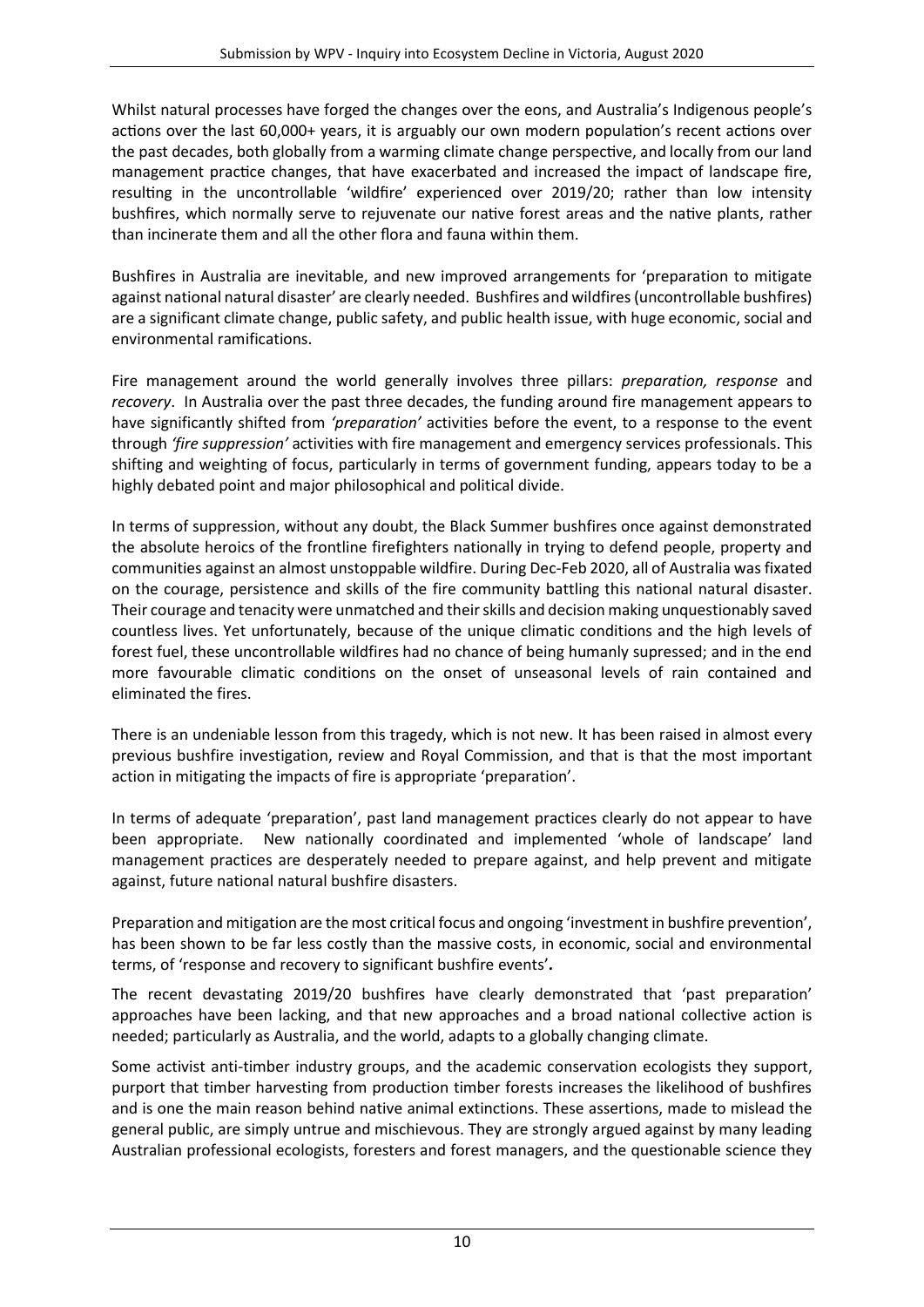are based on is strongly refuted and rebutted by these experts - refer Attiwill et al (2014)<sup>9</sup>. Also, with only 6% of the forest area available or suitable for harvesting and around 0.04% of forest area harvested per year – asserting that timber harvesting is the primary reason for wildfires and native forest animal extinctions is simply illogical.

A number of submissions to this inquiry from forests experts will flesh out the detail for this Committee on effective forest fuel reduction approaches to assist in preparation and mitigation - for further detail on this topic from WPV we would refer the committee to WPV's submission to the 2020 Royal Commission into National Natural Disaster Arrangements<sup>10</sup>.

**R4: The Victorian Government needs to recognise and acknowledge the impact of uncontrolled wildfire as the major threat to Victoria forest flora and fauna. In terms of ecosystem and biodiversity protection and renewal it must commit to appropriate programs and expenditure for off-fire season 'preparation' activities (including hazard reduction and road and track fire access maintenance). In terms of hazard reduction burning activities it is recommended that local fire management activities be planned and administered at the community level, and where appropriate should include traditional low intensity burning practices undertaken in cooperation with local indigenous First People communities complementing existing prescribed burning programs but not replacing them.**

*ToR (d): Legislative, policy, program, governance and funding solutions to facilitate ecosystem and species protection, restoration and recovery in Victoria, in the context of climate change impacts.*

Proper and adequate legislative, policy, program, governance and funding solutions that address all the triple bottom line values are fundamental to proper and competent governmental management of public resources, including Victoria's vast native forest estate; facilitating ecosystem and species protection, restoration and recovery in Victoria is an important component of this.

The Victorian Government announced in November 2019 of a ten-year phasing-out of timber harvesting from Victorian State forests – using a fair and independent triple bottom line assessment framework, this cannot be seen as good policy.

No Victorian government has ever taken away from its people, a public resource which the people own, utilize widely, and continue to desire and purchase that are manufactured from it.

Victorian consumers want sustainable, renewable certified, locally produced timbers - the Government's own public building policies actually demand this. Victorian families want affordable homes and buildings that include hardwood feature flooring, staircases, cabinetry, joinery, mouldings, windows, doors, linings, durable building claddings, furniture, high strength structural members, decks, screens, fences and landscaping products.

The Victorian Government's *Victorian Forestry Plan* states it will 'assist the industry as it manages its gradual transition away from native logging' – this is incorrect – and it doesn't take the Victorian public into account at all<sup>11</sup>.

- It will not protect Victoria's native forest for future generations in fact it will cause more intense bushfires.
- It will not impact on 600-year-old, Old Growth in fact no Old Growth is harvested at present,

<sup>9</sup> Attiwill, P.M., Ryan, M. F., Burrows, N., Cheney, N.P., McCaw, L., Neyland, M., Read, S., (2014), Timber Harvesting Does Not Increase Fire Risk Severity in Wet Eucalypt Forests of Southern Australia, Conservation Letters, July/Aug 2014 p 341-354, see <https://conbio.onlinelibrary.wiley.com/doi/epdf/10.1111/conl.12062>

 $10$  WPV, 2020, Royal Commission into National Natural Disaster Arrangements submission by Wood Products Victoria, <http://wpv.org.au/downloadable-resources/>

<sup>11</sup> WPV 2020, The Victorian Forestry Plan – Lies and Mistruths, WPV<http://wpv.org.au/downloadable-resources/>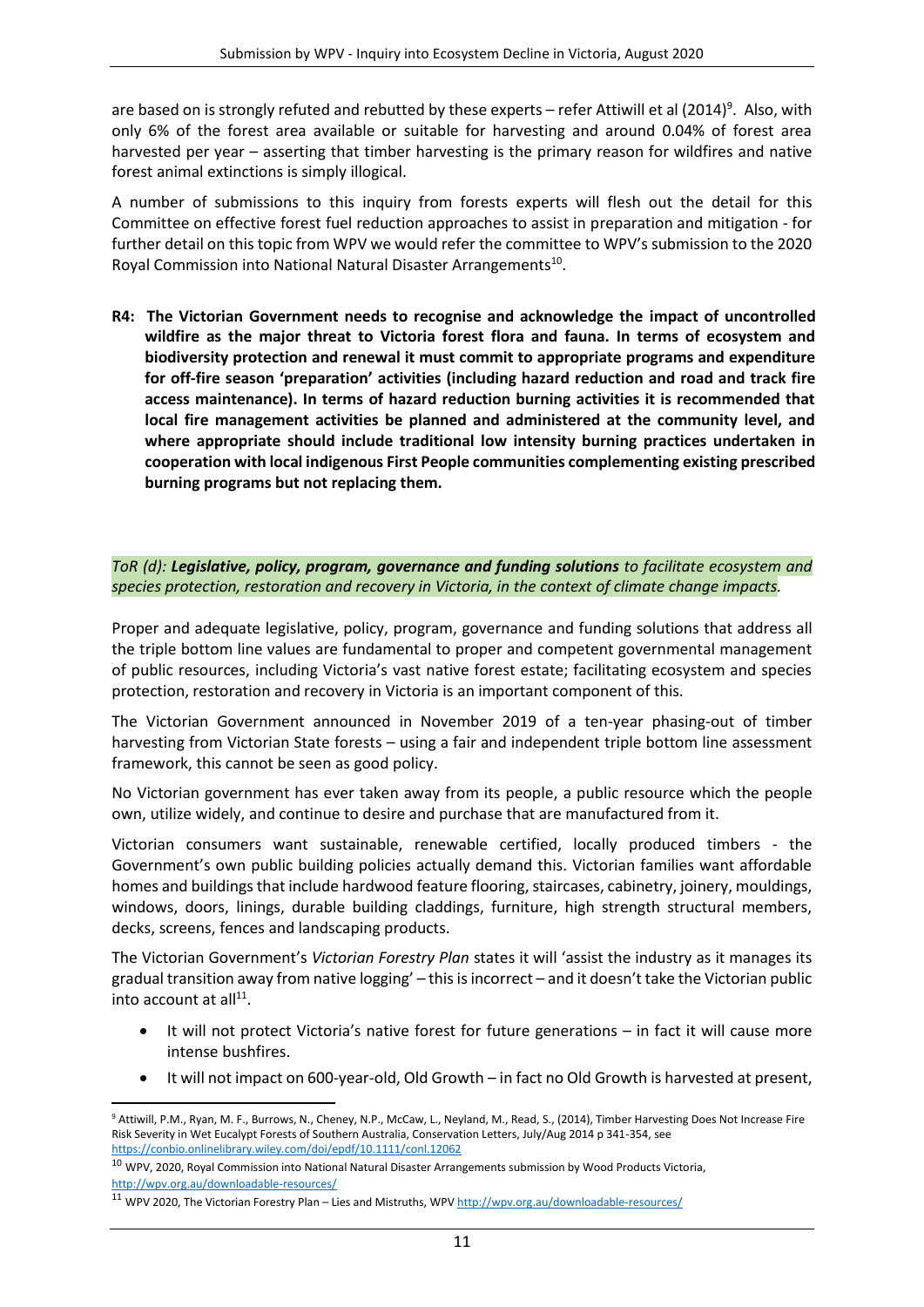it's all forest regrowth from past state bushfires.

- It will not protect forest wildlife or threatened species they are already protected in the 94% of Victoria's forests which are unavailable and/or unsuitable for harvesting.
- It will not provide a transition to plantations, hardwood plantations do not exist in Victoria to substitute for sustainable, native hardwood production forests, and they would take 40-80 years to grow, if you could find the land - the Government's suggestion that transition to plantations is a viable alternative is simply misleading and untrue
- The plan will reduce Victoria's ability to store more carbon and assist to reduce climate change impacts.
- The plan will mean the Andrews Labor Government will look to take way from the Victorian citizens a public resource, which the people own, utilize widely, and which supplies the hardwood timber products that consumers continue to desire and purchase.

Not even considering the economic and social benefits, this policy position should not be supported even on environmental grounds, for the simple and clear reasons that timber production provides a renewable, sustainable, carbon storing low embodied energy in manufacture resource, already very limited in supply (0.04% of forest area harvested per year and all regrown), and highly regulated and independently certified, to protect biological diversity and values – now other alternative product has the life cycle environmental values of timber.

Excluding timber production from native forests will not guarantee the biodiversity and ecosystem protections needed from the key threats of wildfire, invasive pest species, feral animals and climate change. In fact this policy to phase-out timber harvesting in native forests will instead lead to an extremely counter-productive reduction in the active management levels across the whole Victorian forest estate, giving the perverse outcome of in fact compromising protection measures and increasing the risks - and at the same time forcing current Victorian consumer demand on to imported hardwood products from tropical forests with far less governmental or environmental protection or certification; countries such as New Guinea, Burma, Philippines, Malaysia, Borneo, Brazil, Africa, etc.

**R5: The current policy position to phase out timber harvesting in the small remaining areas of production native forests needs to be reviewed and dismissed – 'Environmentally' - ending native forestry will create a negligible benefit to biodiversity, if at all, additionally, it does not guarantee protection of biodiversity, and it is more likely it will lead to a significant reduction in active and accountable forest management across public land; 'Socially' - it negatively impacts on rural communities, businesses and jobs; and 'Economically' - it discards revenues from a local, sustainable, renewable and certified resource and throws consumer hardwood product demand on to imported hardwood products, many with highly questionable environmental credentials.**

Proper governance and funding solutions is obviously critical.

Victoria's public forest estate requires a high level of active forest management to maintain structural diversity and resilience to the range of threats it is exposed to. Supporting the relevant agencies and enterprises that implement forest management practices, in accordance with the existing legislation, government programs and codes of practice is fundamental to long term success. This means support and active management of respective biodiversity and ecosystem outcomes in the total Victorian forest estate – conservation reserves and parks, and multiple use forest.

Native forests and plantations managed for timber production utilise Codes of Practice which incorporate scientifically-based management plans, and enforceable operational standards to ensure that production timber growing and harvesting operations are carried out utilising appropriate